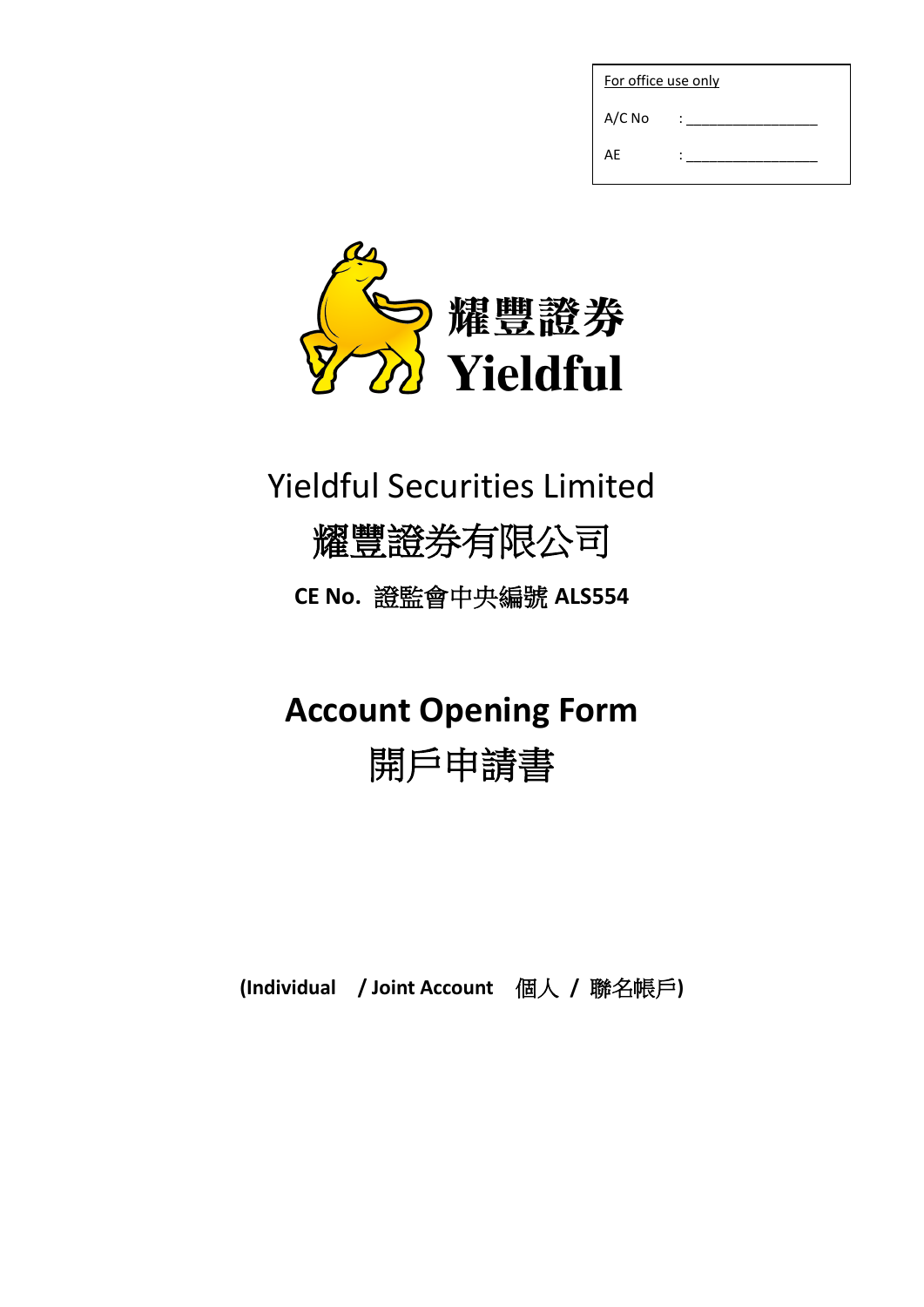

## **ACCOUNT OPENING FORM – INDIVIDUAL / JOINT ACCOUNT**

### 開戶申請書 **–** 個人**/**聯名帳戶

 Yieldful Securities Limited (SFC CE No. ALS554) 耀豐證券有限公司 (證監會中央編號:ALS554)

Unit b, 9/F, Jonsim Place

No.228 Queen's Road East, Wan Chai, Hong Kong 香港灣仔皇后大道東 228 號中華大廈 9B 室

| For office use only |  |  |  |  |
|---------------------|--|--|--|--|
| $A/C$ No            |  |  |  |  |
| AF                  |  |  |  |  |
| Comm Rate:          |  |  |  |  |
| Interest Rate:      |  |  |  |  |
| Ref No.: Yieldful-  |  |  |  |  |

This form shall be read with Terms and Conditions of the Client Agreement with the same version code.

此表格須與客戶協議內的條款及條件(版本編碼與本表格相用)一併閱讀。

| Please tick the appropriate box 請在適當空格加✔<br>*Please delete whichever is inapplicable 請刪去不適用者                                                  |                                                                                                                                                            |                           | <b>Account Opening Date</b><br>開戶日期 |                                       | (fill in by Company 由公司填寫)                                                                              |                                           |
|-----------------------------------------------------------------------------------------------------------------------------------------------|------------------------------------------------------------------------------------------------------------------------------------------------------------|---------------------------|-------------------------------------|---------------------------------------|---------------------------------------------------------------------------------------------------------|-------------------------------------------|
| Account Type 戶口種類                                                                                                                             |                                                                                                                                                            |                           |                                     |                                       |                                                                                                         |                                           |
|                                                                                                                                               | □ Individual Account 個人戶口                                                                                                                                  |                           |                                     |                                       | □ Joint Account 聯名戶口                                                                                    |                                           |
|                                                                                                                                               | Company 公司                                                                                                                                                 | Account Type 戶口種類         |                                     |                                       | Trading Platform 交易方式                                                                                   |                                           |
| □ Cash Securities Account 證券現金帳戶<br><b>Yieldful Securities Ltd</b><br>耀豐證券有限公司<br>□ Margin Securities Account 證券保證金帳戶<br>(CE No. 中央編號:ALS554) |                                                                                                                                                            |                           |                                     | □ Electronic 電子交易<br>□ Telephone 電話指示 |                                                                                                         |                                           |
|                                                                                                                                               |                                                                                                                                                            | Personal Information 個人資料 |                                     |                                       |                                                                                                         |                                           |
|                                                                                                                                               | Individual/First Account Holder's Personal Data<br>個人/第一戶口持有人之個人資料                                                                                         |                           |                                     |                                       | <b>Second Account Holder's Personal Date</b><br>第二戶口持有人之個人資料                                            |                                           |
| $\mathbf{1}$                                                                                                                                  | Name of Client 客戶名稱<br>Mr. 先生/ Miss 小姐/Mrs. 太太/Dr. 博士                                                                                                      |                           |                                     |                                       | Name of Client 客戶名稱<br>Mr. 先生/ Miss 小姐/Mrs. 太太/Dr. 博士                                                   |                                           |
|                                                                                                                                               | (English 英文 Surname first 先寫姓氏)                                                                                                                            |                           |                                     |                                       | (English 英文 Surname first 先寫姓氏)                                                                         |                                           |
|                                                                                                                                               | (Chinese 中文)                                                                                                                                               |                           |                                     |                                       | (Chinese 中文)                                                                                            |                                           |
| 2                                                                                                                                             | Residential Address (P.O. Box not accepted)<br>住宅地址 (不接受郵政信箱)                                                                                              |                           |                                     |                                       | Residential Address (P.O. Box not accepted)<br>住宅地址 (不接受郵政信箱)                                           |                                           |
|                                                                                                                                               |                                                                                                                                                            |                           |                                     |                                       |                                                                                                         |                                           |
|                                                                                                                                               |                                                                                                                                                            |                           |                                     |                                       |                                                                                                         |                                           |
|                                                                                                                                               |                                                                                                                                                            |                           |                                     |                                       |                                                                                                         |                                           |
|                                                                                                                                               | Nature of Occupancy 住宅類型<br>□ Owned (No Mortgage) 自置 (無按揭)<br>□ With Parents 與父母同住<br>□ Relative's 親屬樓宇<br>□ Mortgaged / Monthly Installment 按揭/每月供款<br>\$ |                           |                                     | \$                                    | Nature of Occupancy 住宅類型<br>□ Owned (No Mortgage) 自置 (無按揭)<br>□ With Parents 與父母同住<br>□ Relative's 親屬樓宇 | □ Mortgaged / Monthly Installment 按揭/每月供款 |
|                                                                                                                                               | □ Rented / Monthly Installment 租用/每月租金<br>\$.<br>□ Quarters 宿舍                                                                                             |                           |                                     |                                       | □ Quarters 宿舍                                                                                           | □ Rented / Monthly Installment 租用/每月租金    |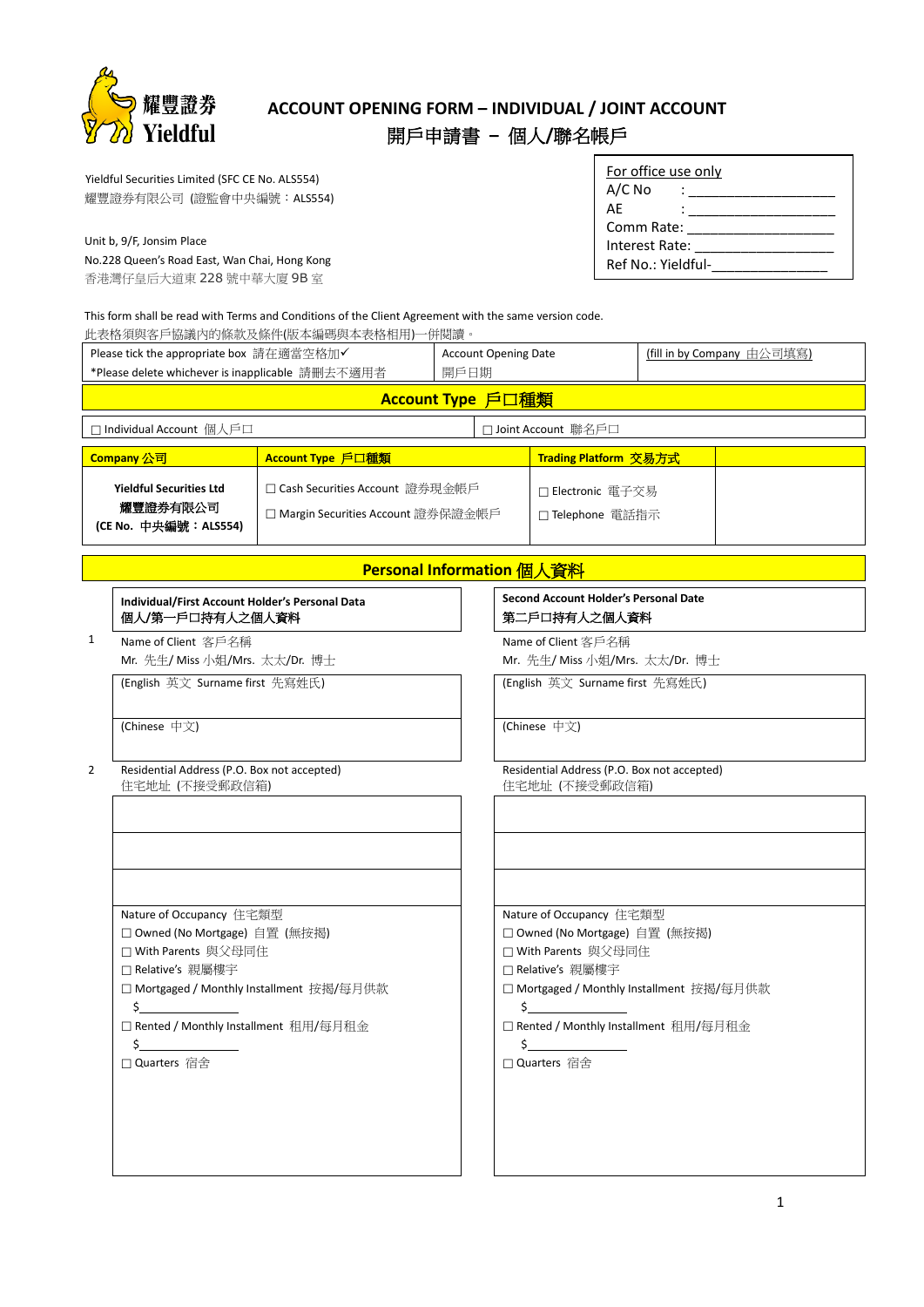#### Correspondence Address (P.O. Box not accepted)

通訊地址 (不接受郵政信箱) (if different from above 如與上址不同) (if different from above 如與上址不同)

3

## Correspondence Address (P.O. Box not accepted)

通訊地址 (不接受郵政信箱)<br>(if different from above 如與上址不同)

4 E-mail Address 電郵地址 (For Individual / First Account Holder Only 只須個人/第一戶口持有人填寫)

| 5              | ID Card No/Passport No                    | Nationality                          | ID Card No / Passport No                  | Nationality          |  |
|----------------|-------------------------------------------|--------------------------------------|-------------------------------------------|----------------------|--|
|                | 身份證/護照號碼                                  | 國籍                                   | 身份證/護照號碼                                  | 國籍                   |  |
|                |                                           |                                      |                                           |                      |  |
| 6              | Date of Birth                             |                                      | Date of Birth                             |                      |  |
|                | 出生日期                                      |                                      | 出生日期                                      |                      |  |
|                |                                           | (DD/MM/YYYY)(日/月/年)                  |                                           | (DD/MM/YYYY) (日/月/年) |  |
| $\overline{7}$ | Home Telephone No.<br>住宅電話                |                                      | Home Telephone No.<br>住宅電話                |                      |  |
| 8              | Mobile Phone No.                          |                                      | Mobile Phone No.                          |                      |  |
|                | 流動電話                                      |                                      | 流動電話                                      |                      |  |
| 9              | Education Level 學歷程度                      |                                      | Education Level 學歷程度                      |                      |  |
|                | □ Primary School 小學 □ Secondary School 中學 |                                      | □ Primary School 小學 □ Secondary School 中學 |                      |  |
|                | □ University or above  大學或以上              |                                      | □ University or above 大學或以上               |                      |  |
|                |                                           |                                      | Relationship with First Account Holder    |                      |  |
|                |                                           |                                      | 與第一戶口持有人的關係                               |                      |  |
|                |                                           |                                      | $\Box$ Immediate Family, please specify   |                      |  |
|                |                                           |                                      | 直系親屬 請註明:______                           |                      |  |
|                |                                           |                                      | □ Relative 親戚    □ Friends 朋友             |                      |  |
|                |                                           |                                      | □ Other 其他                                |                      |  |
|                |                                           | Business / Employment Status 業務/工作狀況 |                                           |                      |  |
|                | $  -$                                     |                                      |                                           |                      |  |

| $\mathbf{1}$  | Name of Employer                      | Name of Employer                      |  |  |
|---------------|---------------------------------------|---------------------------------------|--|--|
|               | 僱主名稱                                  | 僱主名稱                                  |  |  |
| $\mathcal{P}$ | Nature of Business                    | Nature of Business                    |  |  |
|               | 業務性質                                  | 業務性質                                  |  |  |
| 3             | Occupation / Position                 | Occupation / Position                 |  |  |
|               | 職業/職位                                 | 職業/職位                                 |  |  |
| 4             | Years in Occupation                   | Years in Occupation                   |  |  |
|               | 從業年期                                  | 從業年期                                  |  |  |
| 5             | Office Phone No.                      | Office Phone No.                      |  |  |
|               | 公司電話                                  | 公司電話                                  |  |  |
| 6             | Employment Status 就業情況                | Employment Status 就業情況                |  |  |
|               | □ Self-employed 自僱                    | □ Self-employed 自僱                    |  |  |
|               | □ Full-time employed 全職               | □ Full-time employed 全職               |  |  |
|               | □ Part-time employed 兼職               | □ Part-time employed 兼職               |  |  |
|               | □ Retired 退休                          | □ Retired 退休                          |  |  |
|               | $\Box$ Other (Please Specify)         | $\Box$ Other (Please Specify)         |  |  |
|               | 其他(請註明):                              | 其他(請註明):                              |  |  |
| 7             | Business Address 商業地址                 | Business Address 商業地址                 |  |  |
|               |                                       |                                       |  |  |
|               |                                       |                                       |  |  |
|               |                                       |                                       |  |  |
|               |                                       |                                       |  |  |
|               |                                       | <b>Financial Status 財政狀況</b>          |  |  |
|               |                                       |                                       |  |  |
| 1             | Annual Income (HK\$) 年薪(港元)           | Annual Income (HK\$) 年薪(港元)           |  |  |
|               | Less than or equal to HK\$200,000 或以下 | Less than or equal to HK\$200,000 或以下 |  |  |
|               | HK\$200,001 - HK\$300,000             | HK\$200,001 - HK\$300,000             |  |  |

- 
- □ HK\$300,001 HK\$500,000 HK\$500,001 - HK\$1,000,000
- □ Above HK\$1,000,000 以上
- □ Other (Please Specify)
- 其他收入來源 :
- HK\$200,001 HK\$300,000
- □ HK\$300,001 HK\$500,000
- HK\$500,001 HK\$1,000,000
- □ Above HK\$1,000,000 以上
- □ Other (Please Specify)
	- 其他收入來源 :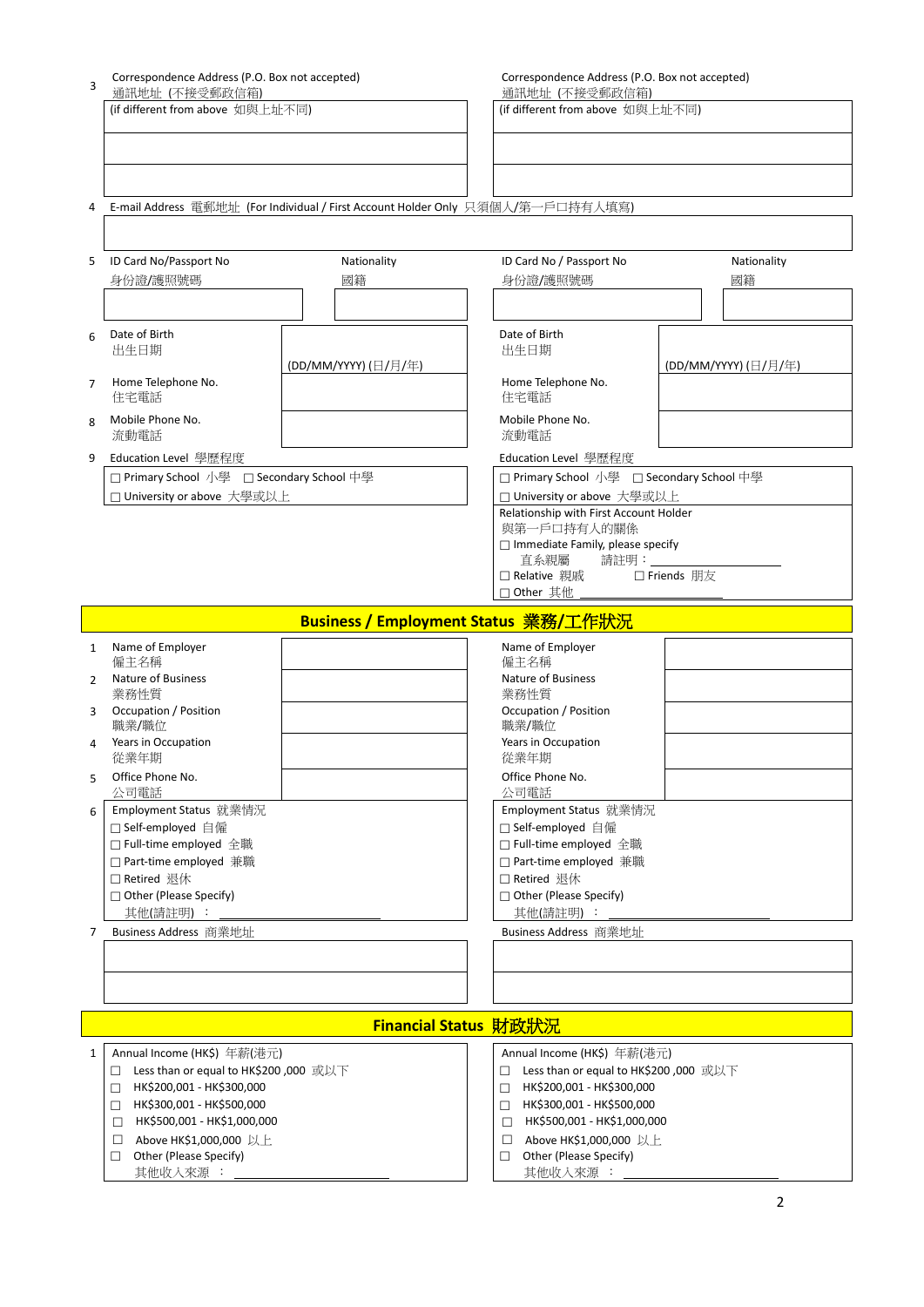| Total net worth (HK\$) 資產淨值(港元)<br>2                                                                                                                                          | Total net worth (HK\$) 資產淨值(港元)                                                                                                                                        |
|-------------------------------------------------------------------------------------------------------------------------------------------------------------------------------|------------------------------------------------------------------------------------------------------------------------------------------------------------------------|
| Less than or equal to HK\$500,000 或以下                                                                                                                                         | Less than or equal to HK\$500,000 或以下<br>□                                                                                                                             |
| HK\$500,001 - HK\$3,000,000                                                                                                                                                   | HK\$500,001 - HK\$3,000,000                                                                                                                                            |
| □                                                                                                                                                                             | □                                                                                                                                                                      |
| HK\$3,000,001 - HK\$5,000,000                                                                                                                                                 | HK\$3,000,001 - HK\$5,000,000                                                                                                                                          |
| □                                                                                                                                                                             | □                                                                                                                                                                      |
| HK\$5,000,001 - HK\$30,000,000                                                                                                                                                | HK\$5,000,001 - HK\$30,000,000                                                                                                                                         |
| □                                                                                                                                                                             | □                                                                                                                                                                      |
| Above HK\$30 ,000,000 以上<br>П                                                                                                                                                 | Above HK\$30,000,000 以上                                                                                                                                                |
|                                                                                                                                                                               | Investment Experience and Product Knowledge 投資經驗及對產品認識                                                                                                                 |
| Does the client have the following experience?<br>1                                                                                                                           | Does the client have the following experience?                                                                                                                         |
| 客戶是否有下列經驗?                                                                                                                                                                    | 客戶是否有下列經驗?                                                                                                                                                             |
| □ HK Listed Stocks 香港上市股票                                                                                                                                                     | HK Listed Stocks 香港上市股票<br>П                                                                                                                                           |
| Overseas Listed Stocks  海外上市股票                                                                                                                                                | Overseas Listed Stocks 海外上市股票                                                                                                                                          |
| □                                                                                                                                                                             | □                                                                                                                                                                      |
| HK Futures & Options 香港期貨及期權                                                                                                                                                  | HK Futures & Options 香港期貨及期權                                                                                                                                           |
| П                                                                                                                                                                             | □                                                                                                                                                                      |
| Overseas Futures & Options  海外期貨及期權                                                                                                                                           | Overseas Futures & Options 海外期貨及期權                                                                                                                                     |
| □                                                                                                                                                                             | □                                                                                                                                                                      |
| Mutual Funds or Unit Trust 互惠基金或單位信託                                                                                                                                          | Mutual Funds or Unit Trust 互惠基金或單位信託                                                                                                                                   |
| □                                                                                                                                                                             | П                                                                                                                                                                      |
| None 沒有                                                                                                                                                                       | None 沒有                                                                                                                                                                |
| П                                                                                                                                                                             | П                                                                                                                                                                      |
| Investment Objectives 投資目標:<br>2                                                                                                                                              | Investment Objectives 投資目標:                                                                                                                                            |
| Capital appreciation 資本增值                                                                                                                                                     | Capital appreciation 資本增值<br>п                                                                                                                                         |
| Dividend yield 股息回報                                                                                                                                                           | Dividend yield 股息回報                                                                                                                                                    |
| □                                                                                                                                                                             | □                                                                                                                                                                      |
| Hedging 對沖                                                                                                                                                                    | Hedging 對沖                                                                                                                                                             |
| $\Box$                                                                                                                                                                        | □                                                                                                                                                                      |
| Long-term investment  長線投資                                                                                                                                                    | Long-term investment 長線投資                                                                                                                                              |
| □                                                                                                                                                                             | □                                                                                                                                                                      |
| Short-term trading 短線買賣                                                                                                                                                       | Short-term trading 短線買賣                                                                                                                                                |
| □                                                                                                                                                                             | □                                                                                                                                                                      |
| Others (Please specify) 其他(請說明)                                                                                                                                               | Others (Please specify) 其他(請說明)                                                                                                                                        |
| □                                                                                                                                                                             | П                                                                                                                                                                      |
|                                                                                                                                                                               |                                                                                                                                                                        |
| Years of Experience in Securities Investment<br>3                                                                                                                             | Years of Experience in Securities Investment                                                                                                                           |
| 證券投資經驗:                                                                                                                                                                       | 證券投資經驗:                                                                                                                                                                |
| Nil 沒有                                                                                                                                                                        | Nil 沒有                                                                                                                                                                 |
| ⊔                                                                                                                                                                             | □                                                                                                                                                                      |
| 1-3 years 一至三年                                                                                                                                                                | 1-3 years 一至三年                                                                                                                                                         |
| П                                                                                                                                                                             | □                                                                                                                                                                      |
| <b>3-5 years</b> 三至五年                                                                                                                                                         | 3-5 years 三至五年                                                                                                                                                         |
| П.                                                                                                                                                                            | П                                                                                                                                                                      |
| 5-10 years  五至十年                                                                                                                                                              | 5-10 years 五至十年                                                                                                                                                        |
| □                                                                                                                                                                             | П                                                                                                                                                                      |
| Over 10 years 超過十年                                                                                                                                                            | Over 10 years 超過十年                                                                                                                                                     |
| П                                                                                                                                                                             | П                                                                                                                                                                      |
| Derivative Products Knowledge 對衍生產品的認識:<br>4<br>Have you ever attended any courses or seminars on structured<br>a)<br>or derivative product(s)?<br>你曾否接受有關結構性或衍生產品的培訓或修讀相關課程? | Derivative Products Knowledge 對衍生產品的認識:<br>Have you ever attended any courses or seminars on<br>c)<br>structured or derivative product(s)?<br>你曾否接受有關結構性或衍生產品的培訓或修讀相關課 |
|                                                                                                                                                                               | 程?                                                                                                                                                                     |
| □No 否 □ Yes是,<br>If yes, please state the name of the courses / seminars :<br>如是,請提供培訓或修讀課程之名稱:<br>and the date you took the courses / seminars :                             | □No 否 □ Yes 是,<br>If yes, please state the name of the courses / seminars :<br>如是,請提供培訓或修讀課程之名稱:                                                                       |
| 及培訓或修請課程之日期:                                                                                                                                                                  | and the date you took the courses / seminars :<br>及培訓或修請課程之日期:                                                                                                         |
| Has any of your previous trading experience ever been related                                                                                                                 | Has any of your previous trading experience ever been                                                                                                                  |
| b)                                                                                                                                                                            | d)                                                                                                                                                                     |
| to structured or derivative product(s)?                                                                                                                                       | related to structured or derivative product(s)?                                                                                                                        |
| 你以往會否有買賣結構性或衍生產品的經驗?                                                                                                                                                          | 你以往會否有買賣結構性或衍生產品的經驗?                                                                                                                                                   |
| □ No 否 □ Yes 是,                                                                                                                                                               | □ No 否 □ Yes 是,                                                                                                                                                        |
| If yes, please state the structured or derivative                                                                                                                             | If yes, please state the structured or derivative                                                                                                                      |
| product(s) you traded:                                                                                                                                                        | product(s) you traded:                                                                                                                                                 |
| 如是,請提供有關的產品名稱:                                                                                                                                                                | 如是,請提供有關的產品名稱:                                                                                                                                                         |
| $\Box$ Exchange Traded Convertible Bonds                                                                                                                                      | $\Box$ Exchange Traded Convertible Bonds                                                                                                                               |
| 交易所買賣換股債券                                                                                                                                                                     | 交易所買賣換股債券                                                                                                                                                              |
| □ Derivative Warrants 衍生認股證                                                                                                                                                   | □ Derivative Warrants 衍生認股證                                                                                                                                            |
| □ Callable Bull/Bear Contracts (CBBC) 牛熊證                                                                                                                                     | □ Callable Bull/Bear Contracts (CBBC) 牛熊證                                                                                                                              |
| □ Exchange Traded Funds (ETF) 交易所買賣基金                                                                                                                                         | □ Exchange Traded Funds (ETF) 交易所買賣基金                                                                                                                                  |
| □ Rights 供股權                                                                                                                                                                  | □ Rights 供股權                                                                                                                                                           |
| □ Futures and Options 期貨或期權合約交易                                                                                                                                               | □ Futures and Options 期貨或期權合約交易                                                                                                                                        |
| □ Stock Options 股票期權                                                                                                                                                          | □ Stock Options 股票期權                                                                                                                                                   |
| □ Equity Linked Instruments/ Notes (ELI/ELN)                                                                                                                                  | □ Equity Linked Instruments/ Notes (ELI/ELN)                                                                                                                           |
| 股票掛鉤產品(ELI/ELN)                                                                                                                                                               | 股票掛鉤產品(ELI/ELN)                                                                                                                                                        |
| □ Other 其他: $_$                                                                                                                                                               |                                                                                                                                                                        |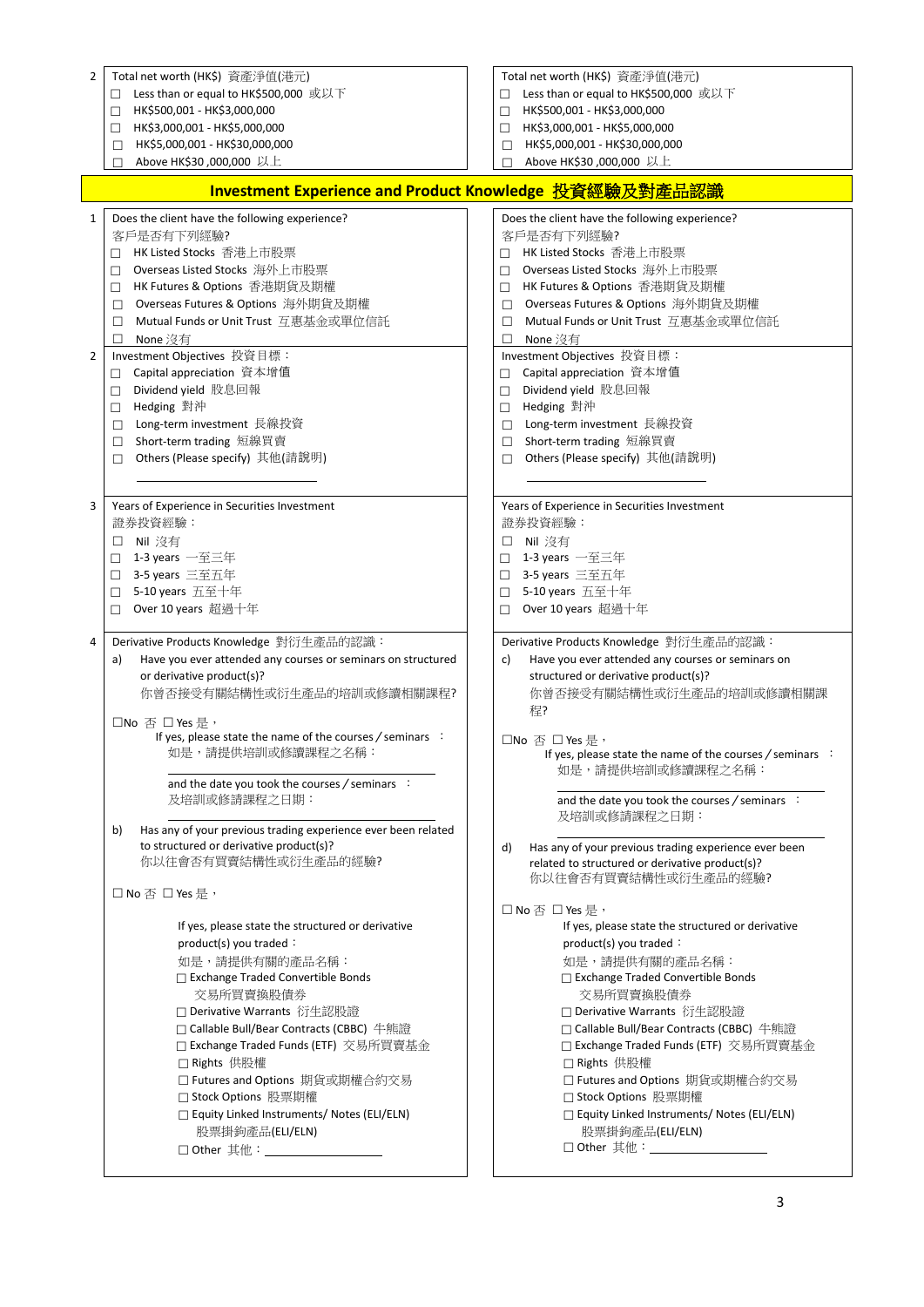|                | c)<br>Have you executed five or more than five transactions in any<br>structured or derivative product (whether traded on an<br>Exchange or not) within the past three years?<br>你是否曾在過去三年執行過五次或以上有關任何結構性或<br>衍生產品的交易 (不論是否在交易所買賣) 的交易?<br>□ No 否<br>□ Yes 是<br>Has any of your <b>current or previous</b> work experience been<br>d)<br>related to structured or derivative products(s)?<br>你現時或以往的工作經驗是否與結構性或衍生產品有關?<br>$\square$ No $\overline{\triangle}$<br>□ Yes 是<br>□ Current 現時 □ Previous 以往<br>If yes, please state your occupation:<br>如有,請提供你的職業名稱:<br>The employer's name 僱主名稱:<br>and the employment services period 及在職日期: | c)<br>Have you executed five or more than five transactions in any<br>structured or derivative product (whether traded on an<br>Exchange or not) within the past three years?<br>你是否曾在過去三年執行過五次或以上有關任何結構性或<br>衍生產品的交易 (不論是否在交易所買賣) 的交易?<br>□ No 否<br>□ Yes 是<br>Has any of your <b>current or previous</b> work experience been<br>d)<br>related to structured or derivative products(s)?<br>你 <b>現時或以往</b> 的工作經驗是否與結構性或衍生產品有關?<br>$\square$ No $\overline{\triangle}$<br>□ Yes 是<br>□ Current 現時 □ Previous 以往<br>If yes, please state your occupation:<br>如有,請提供你的職業名稱:<br>The employer's name 僱主名稱:<br>and the employment services period 及在職日期: |
|----------------|--------------------------------------------------------------------------------------------------------------------------------------------------------------------------------------------------------------------------------------------------------------------------------------------------------------------------------------------------------------------------------------------------------------------------------------------------------------------------------------------------------------------------------------------------------------------------------------------------------------------------------------------|-----------------------------------------------------------------------------------------------------------------------------------------------------------------------------------------------------------------------------------------------------------------------------------------------------------------------------------------------------------------------------------------------------------------------------------------------------------------------------------------------------------------------------------------------------------------------------------------------------------------------------------------------------|
|                | Disclosure of Information 資料披露                                                                                                                                                                                                                                                                                                                                                                                                                                                                                                                                                                                                             |                                                                                                                                                                                                                                                                                                                                                                                                                                                                                                                                                                                                                                                     |
| $\mathbf{1}$   | Are you, the ultimate beneficial owner(s) of the Account and/or the<br>person ultimately responsible for giving instructions for the Account, a<br>Licensed or Registered Person, or a director or an employee of any<br>Licensed or Registered Person of the Securities and Futures<br>Commission in Hong Kong?<br>閣下,此帳戶最終權益擁有人及/或就此帳戶進行交易的最終負責<br>發出指示人仕,是否香港證券及期貨事務監察委員會的持牌或註冊<br>人仕,或任何持牌或註冊人仕之董事或職員?<br>□ Yes 是*<br>$\square$ No<br>Name of the Licensed or Registered Person(s)<br>不是<br>持牌或註冊人仕名稱:                                                                                                                                 | Are you, the ultimate beneficial owner(s) of the Account and/or the<br>person ultimately responsible for giving instructions for the Account,<br>a Licensed or Registered Person, or a director or an employee of any<br>Licensed or Registered Person of the Securities and Futures<br>Commission in Hong Kong?<br>閣下,此帳戶最終權益擁有人及/或就此帳戶進行交易的最終負責<br>發出指示人仕,是否香港證券及期貨事務監察委員會的持牌或註<br>冊人仕,或任何持牌或註冊人仕之董事或職員?<br>□ Yes 是*<br>$\square$ No<br>Name of the Licensed or Registered Person(s)<br>不是<br>持牌或註冊人仕名稱:                                                                                                                                          |
|                | *(If yes, please provide the written consent from your employer of<br>your account(s) opening with Yieldful Group/its subsidiary 如是, 請<br>提供客戶僱主就確認同意於耀豐集團/其子公司開立戶口的同意<br>書)                                                                                                                                                                                                                                                                                                                                                                                                                                                               | *(If yes, please provide the written consent from your employer of<br>your account(s) opening with Yieldful Group/its subsidiary 如是, 請<br>提供客戶僱主就確認同意於耀豐集團/其子公司開立戶口的同意<br>書)                                                                                                                                                                                                                                                                                                                                                                                                                                                                        |
| $\overline{2}$ | Do you, the ultimate beneficial owner(s), and/or ultimate instructor(s)<br>have any relationship with any director or employee of Yieldful<br>Securities Limited or Group Company(ies)?<br>閣下,此帳戶最終權益擁有人及/或就此帳戶進行交易的最終負<br>責發出指示人仕,與耀豐證券有限公司或 其集團公司之董事或<br>職員是否有親屬關係?                                                                                                                                                                                                                                                                                                                                                                      | Do you, the ultimate beneficial owner(s), and/or ultimate instructor(s)<br>have any relationship with any director or employee of Yieldful<br>Securities Limited or Group Company(ies)?<br>閣下,此帳戶最終權益擁有人及/或就此帳戶進行交易的最終負<br>責發出指示人仕,與耀豐證券有限公司或 其集團公司之董事或<br>職員是否有親屬關係?                                                                                                                                                                                                                                                                                                                                                                               |
|                | $\square$ No<br>□ Yes 是, Please specify 請註明                                                                                                                                                                                                                                                                                                                                                                                                                                                                                                                                                                                                | $\square$ No<br>□ Yes 是, Please specify 請註明                                                                                                                                                                                                                                                                                                                                                                                                                                                                                                                                                                                                         |
|                | Name of Director/Employee 董事或職員姓名:<br>不是                                                                                                                                                                                                                                                                                                                                                                                                                                                                                                                                                                                                   | Name of Director/Employee 董事或職員姓名:<br>不是                                                                                                                                                                                                                                                                                                                                                                                                                                                                                                                                                                                                            |
|                | Relationship 關係:                                                                                                                                                                                                                                                                                                                                                                                                                                                                                                                                                                                                                           | Relationship 關係:                                                                                                                                                                                                                                                                                                                                                                                                                                                                                                                                                                                                                                    |
| 3              | Is your spouse a margin client of Yieldful Group/its subsidiary(ies)?<br>閣下的配偶是否耀豐集團/其子公司的保證金客戶?                                                                                                                                                                                                                                                                                                                                                                                                                                                                                                                                           | Is your spouse a margin client of Yieldful Group/its subsidiary(ies)?<br>閣下的配偶是否耀豐集團/其子公司的保證金客戶?                                                                                                                                                                                                                                                                                                                                                                                                                                                                                                                                                    |
|                | □ Yes 是, Please specify 請註明<br>$\square$ No                                                                                                                                                                                                                                                                                                                                                                                                                                                                                                                                                                                                | $\square$ No<br>□ Yes 是, Please specify 請註明                                                                                                                                                                                                                                                                                                                                                                                                                                                                                                                                                                                                         |
|                | Name of Spouse 配偶姓名:<br>不是                                                                                                                                                                                                                                                                                                                                                                                                                                                                                                                                                                                                                 | Name of Spouse 配偶姓名:<br>不是                                                                                                                                                                                                                                                                                                                                                                                                                                                                                                                                                                                                                          |
|                | Account No. 戶口號碼:                                                                                                                                                                                                                                                                                                                                                                                                                                                                                                                                                                                                                          | Account No. 戶口號碼:                                                                                                                                                                                                                                                                                                                                                                                                                                                                                                                                                                                                                                   |
|                |                                                                                                                                                                                                                                                                                                                                                                                                                                                                                                                                                                                                                                            |                                                                                                                                                                                                                                                                                                                                                                                                                                                                                                                                                                                                                                                     |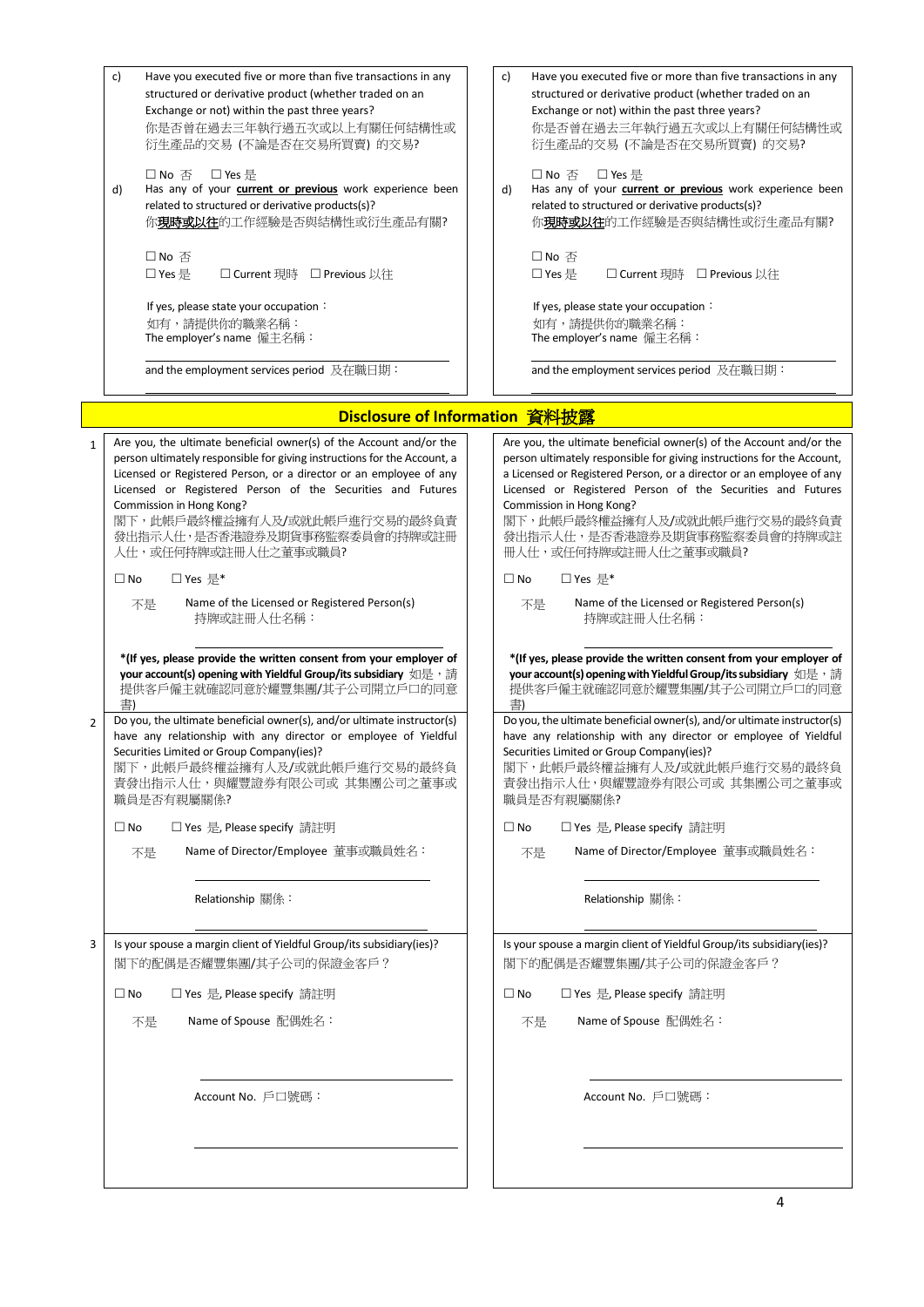|   | Do you and/or your spouse control 35% or above of the voting rights of<br>another margin client of Yieldful Group/its subsidiary(ies)?<br>閣下及/或閣下的配偶是否控制耀豐集團/其子公司的保證金客<br>戶 35%或以上表決權?<br>$\square$ No<br>□ Yes 是, Please specify 請註明 |                                                           | Do you and/or your spouse control 35% or above of the voting rights<br>of another margin client of Yieldful Group/its subsidiary(ies)?<br>閣下及/或閣下的配偶是否控制耀豐集團/其子公司的保證金客<br>戶 35%或以上表決權?<br>$\Box$ No<br>□ Yes 是, Please specify 請註明 |  |  |
|---|---------------------------------------------------------------------------------------------------------------------------------------------------------------------------------------------------------------------------------------|-----------------------------------------------------------|------------------------------------------------------------------------------------------------------------------------------------------------------------------------------------------------------------------------------------|--|--|
|   | Name of Spouse 配偶姓名:<br>不是                                                                                                                                                                                                            |                                                           | Name of Spouse 配偶姓名:<br>不是                                                                                                                                                                                                         |  |  |
|   |                                                                                                                                                                                                                                       |                                                           |                                                                                                                                                                                                                                    |  |  |
|   | Account No. 戶口號碼:                                                                                                                                                                                                                     |                                                           | Account No. 戶口號碼:                                                                                                                                                                                                                  |  |  |
| 5 | Do you maintain any other account(s) with Yieldful Securities Limited?<br>閣下現時是否已持有耀豐證券有限公司之戶口?<br>□ No 否<br>□Yes 是, please provide details 是, 請提供詳細資料:                                                                               |                                                           | Do you maintain any other account(s) with Yieldful Securities Limited?<br>閣下現時是否已持有耀豐證券有限公司之戶口?<br>□ No 否<br>□Yes 是, please provide details 是, 請提供詳細資料:                                                                            |  |  |
|   | <b>Account Name</b><br>戶口名稱                                                                                                                                                                                                           |                                                           | <b>Account Name</b><br>戶口名稱                                                                                                                                                                                                        |  |  |
|   | <b>Account Type</b><br>戶口類型                                                                                                                                                                                                           |                                                           | <b>Account Type</b><br>戶口類型                                                                                                                                                                                                        |  |  |
|   | Account No.<br>戶口號碼                                                                                                                                                                                                                   |                                                           | Account No.<br>戶口號碼                                                                                                                                                                                                                |  |  |
|   |                                                                                                                                                                                                                                       |                                                           |                                                                                                                                                                                                                                    |  |  |
|   |                                                                                                                                                                                                                                       |                                                           |                                                                                                                                                                                                                                    |  |  |
|   |                                                                                                                                                                                                                                       |                                                           |                                                                                                                                                                                                                                    |  |  |
|   |                                                                                                                                                                                                                                       |                                                           | Ultimate Beneficial Owner(s) of the Account 帳戶最終權益擁有人                                                                                                                                                                              |  |  |
|   | 閣下是否此 <b>帳戶</b> 的最終實益擁有人?(即閣下是否爲本身而並非爲第三者運作此帳戶?)                                                                                                                                                                                      |                                                           | Are you the ultimate beneficial owner(s) in relation to the Account? (i.e. Are you acting for your own account and not for a third party?)                                                                                         |  |  |
|   | □ Yes 是                                                                                                                                                                                                                               |                                                           |                                                                                                                                                                                                                                    |  |  |
|   | □ No, details of the ultimate beneficial owner(s) is/are,  否, <b>帳戶</b> 的 <b>最終實益擁有人</b> 是:                                                                                                                                           |                                                           |                                                                                                                                                                                                                                    |  |  |
|   | Name 名稱                                                                                                                                                                                                                               |                                                           |                                                                                                                                                                                                                                    |  |  |
|   | ID/Passport No. 身份證/護照號碼                                                                                                                                                                                                              |                                                           |                                                                                                                                                                                                                                    |  |  |
|   | Address 地址                                                                                                                                                                                                                            |                                                           |                                                                                                                                                                                                                                    |  |  |
|   |                                                                                                                                                                                                                                       |                                                           | Bank Account 銀行帳戶 (For direct deposit 直接存款之用)                                                                                                                                                                                      |  |  |
|   | Bank Name 銀行名稱                                                                                                                                                                                                                        | Account Number 帳戶號碼                                       | Account Type 帳戶類別                                                                                                                                                                                                                  |  |  |
|   |                                                                                                                                                                                                                                       |                                                           |                                                                                                                                                                                                                                    |  |  |
|   |                                                                                                                                                                                                                                       | Delivery of Statements 結單寄發                               |                                                                                                                                                                                                                                    |  |  |
|   | Mailing Address*                                                                                                                                                                                                                      | □ E-mail Address (Free) 電郵地址 (免手續費)                       |                                                                                                                                                                                                                                    |  |  |
|   | 郵寄地址*                                                                                                                                                                                                                                 | □ Home Address (HKD \$100 per/month) 住宅地址 (每月港幣\$100 手續費) | □ Correspondence Address (HKD \$100 per/month) 通訊地址 (每月港幣\$100 手續費)                                                                                                                                                                |  |  |
|   |                                                                                                                                                                                                                                       |                                                           | □ Business Address (HKD \$100 per/month) 商業地址 (每月港幣\$100 手續費)                                                                                                                                                                      |  |  |
|   |                                                                                                                                                                                                                                       | 如屬聯名戶口,所有通訊文件將寄往第一戶口持有人之郵寄地址。                             | * For joint account, all the correspondences will be sent to the mailing address of <b>First Account Holder</b>                                                                                                                    |  |  |
|   |                                                                                                                                                                                                                                       | Other Information 其他資料                                    |                                                                                                                                                                                                                                    |  |  |
|   | Reason for Choosing Yieldful for Account Opening 閣下選擇耀豐開戶的原因:                                                                                                                                                                         |                                                           |                                                                                                                                                                                                                                    |  |  |
|   | □ Referral 親友轉介 □ Walk-in 自薦 □Seminar 講座 □Others 其他:                                                                                                                                                                                  |                                                           |                                                                                                                                                                                                                                    |  |  |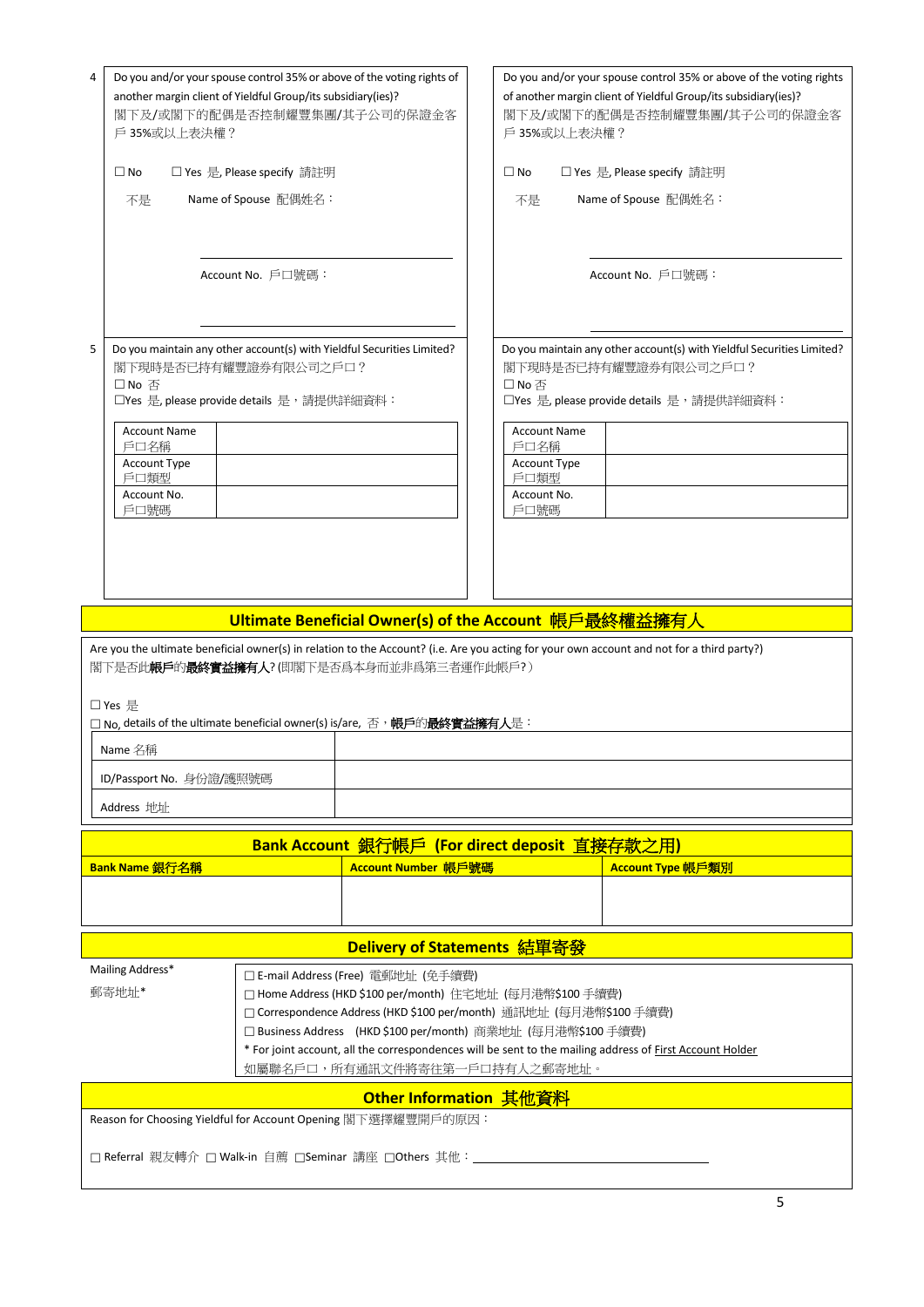#### **Client's Declaration, Acknowledgement and Consent** 客戶聲明、確認及承諾

#### **Application of Account Opening and Information Provided** 戶口開立申請及資料提供

I / We represent that the information on this Account Opening Form and relevant Forms is true, complete and correct and that I / We have not will fully withheld any material fact(s). I / We request you to open a Cash Securities / Margin Securities Account ("the Account") and agree to all the terms of the Agreement and to abide by the Agreement (including the General Terms and Conditions and the applicable Additional Terms and Conditions of the Client Agreement with the same version code of this form), the rules and regulations of Securities and Futures Ordinance, Hong Kong Exchange and Clearing Limited or any other regulatory body(ies) as amended from time to time governing the transactions in the Account. Yieldful Securities Limited ("YSL") is entitled to rely fully on such information and representations for all purposes, unless it receives notice in writing of any change. YSL is authorized at any time to contact anyone, including my / our banks, brokers or any credit agency for the purpose of verifying the information provided on this Account Opening Form. I / We also understand that YSL will rely on the above information of Investment Experience and Product Knowledge provided to assess whether I / we have acquired knowledge of derivative products, in order to comply with relevant requirements of the Code of Conduct for Persons Licensed by or Registered with the Securities and Futures Commission.

本人/吾等茲聲明在開戶申請書及相關表格所提供之資料全部爲真實、完整及正確,本人/吾等並未刻意隱瞞任何重要事實。本人/吾等向貴公司 申請開立現金證券帳戶/保證金證券帳戶 ("該帳戶") 和同意遵守客戶協議(版本編碼與本表格相同)的所有條款並同意遵守證券及期貨條例、香 港交易所有限公司及其他監管機構不時修定以規管於該帳戶進行的交易之條例及規則。除非耀豐證券有限公司(「耀豐證券」)接到更改有關本 開戶申請書內容的書面通知,否則上述公司有權完全依賴此等資料及聲明作一切用途。上述公司獲授權可隨時就核對本資料事宜,與任何人包 括本人/吾等之銀行、經紀或任何信用機構進行諮詢。本人/吾等亦明白耀豐證券根據上述投資經驗及對產品認識內的資料介定本人/吾等是否 擁有對衍生產品之認識,以符合證券及期貨事務監察委員會持牌人或註冊人操守準則之有關要求。

#### **Agreement and Risk Disclosure Statement** 協議及風險披露聲明

I / We hereby acknowledge and confirm that the Client Agreement, including but not limited to the Account Opening Form, the General Terms and Conditions, Additional Terms and Conditions, Data Privacy Policy, Disclaimers and the Risk Disclosure Statement was provided to me / us in a language of my / our choice (English or Chinese), and I / we have been invited to read the Risk Disclosure Statement carefully, ask questions and seek independent advice if I / we so wish. I / We also confirm that I/we have retained a copy of the Agreement for my/our reference.

本人/吾等謹此承認並確定本人/吾等已獲得按照本人/吾等所選擇的語言(英文或中文)的客戶協議,當中包括,但不限於本開戶表、一般條款、 附加條款、私隱政策、免責聲明及風險披露聲明,及本人/吾等已獲邀請細閱該風險披露聲明,提出問題及徵求獨立的意見(如本人/吾等有此意 願)。本人/吾等確認本人/吾等已經保留本協議的副本,以作備考之用。

#### **Standing Authority under "Securities and Futures (Client Money) Rules" (For Securities Account)**

#### 「證券及期貨**(**客戶款項**)**規則」下之常設授權**(**適用於證券帳戶**)**

I / We hereby agreed, acknowledge and confirm that I / we have given the standing authority to authorize you to deal with my / our money and the contents of the Standing Authority under Securities and Futures (Client Money) Rules of Client Agreement Part III Schedule E clause 9 have been explained to me / us and I / we understand and agreed the contents of it.

本人/吾等謹此同意、承認及確定本人/吾等已授予貴公司常設授權以處置本人/吾等的款項,並且本人/吾等就該客戶協議内的第三部份附表 E 第 9 項的證券及期貨(客戶款項)規則下之常設授權的內容已獲得解釋,及本人/吾等明白及同意其內容。

#### **Standing Authority under "Securities and Futures (Client Securities) Rules" (For Securities Margin Account Only)**

#### 「證券及期貨**(**客戶證券**)**規則」下之常設授權**(**只適用於證券保證金帳戶**)**

I / We hereby agreed, acknowledge and confirm that I / we have given the standing authority to authorize you to deal with my / our securities collateral and the contents of the Standing Authority under Securities and Futures (Client Securities) Rules of Client Agreement Part III Schedule A clause 5 have been explained to me / us and I/we understand and agreed the contents of it.

本人/吾等謹此同意、承認及確定本人/吾等已授予貴公司常設授權以處置本人/吾等的證券抵押品,並且本人/吾等就該客戶協議內的第三部份 附表 A 第 5 項的證券及期貨(客戶證券)規則下之常設授權的內容已獲得解釋,及本人/吾等明白及同意其內容。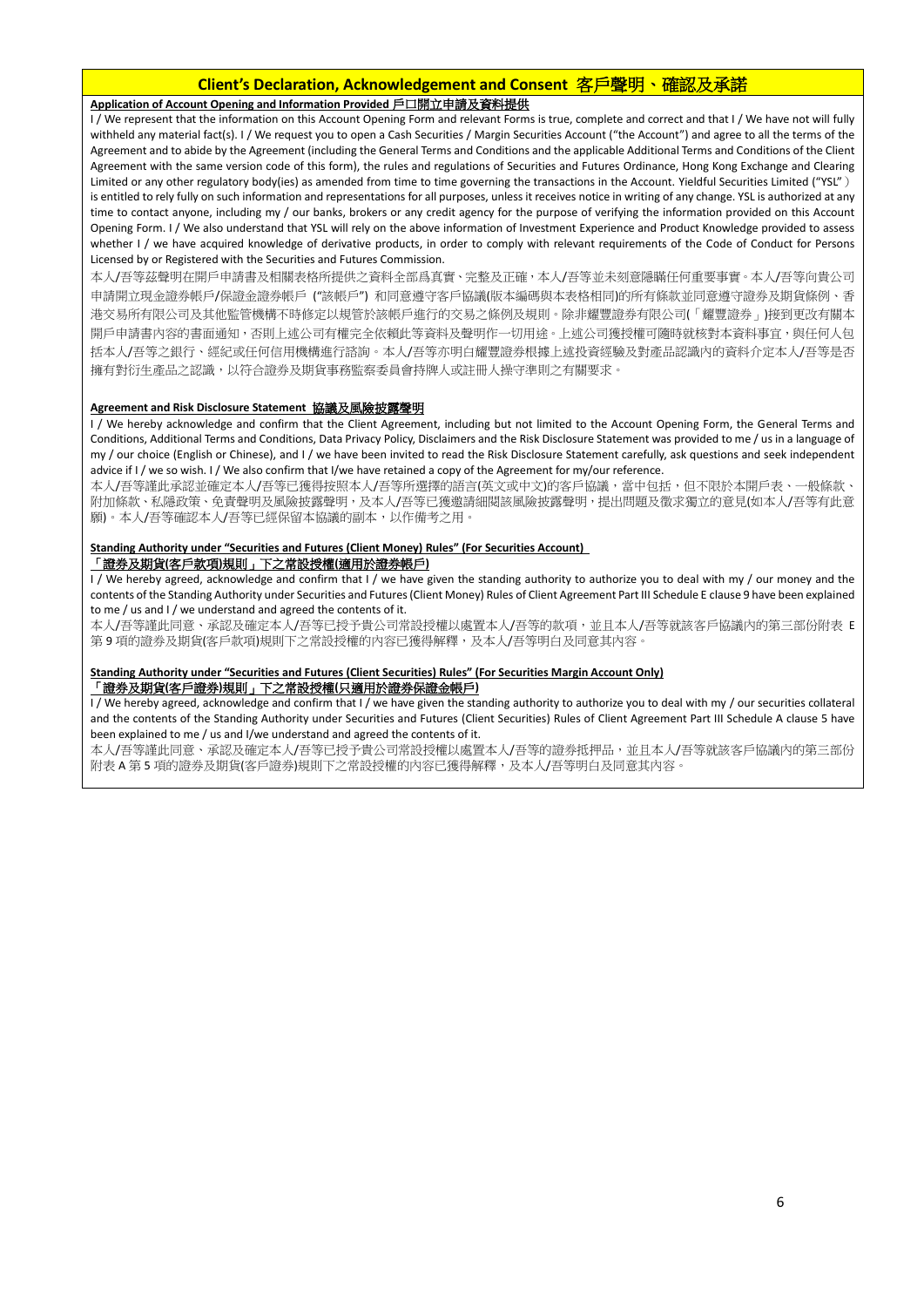|                         |                                                                                                                                                                                                                                                                                                                                                                                                                                                                                                                          | Client's Consent to Use of Personal Data 申請人個人資料使用同意書                                                               |                |                                                                       |  |  |  |
|-------------------------|--------------------------------------------------------------------------------------------------------------------------------------------------------------------------------------------------------------------------------------------------------------------------------------------------------------------------------------------------------------------------------------------------------------------------------------------------------------------------------------------------------------------------|---------------------------------------------------------------------------------------------------------------------|----------------|-----------------------------------------------------------------------|--|--|--|
| 是,                      | I/We have carefully read, fully understood and agreed to accept and be bound by the Notice and Statement Relating to the Personal Data (Privacy) Ordinance<br>(Cap. 486 of the Laws of Hong Kong) as set our in Part V of the Client Agreement.<br>本人/吾等已仔細閱讀,完全理解並同意接受並遵守載於客戶協議第五部份有關個人資料(私隱)條例 ( 香港法例第 486 章 ) 的通知及聲明,由其                                                                                                                                                                                               |                                                                                                                     | In particular, |                                                                       |  |  |  |
| $\Box$<br>直接促銷之用。       | I/We hereby consent to the use of my/our Client Information for direct marketing directly related to the opening or continuation of my/our accounts<br>with YSL and the provision of financial services by YSL to me/us.<br>本人/吾等同意使用本人/吾等的客戶資料作爲與本人/吾等於耀豐開立或繼續維持帳戶,及耀豐證券向本人/吾等提供金融服務有關的                                                                                                                                                                                                                                 |                                                                                                                     |                |                                                                       |  |  |  |
| □                       | I/We hereby consent to the use of my/our Client Information for direct marketing by YSL, any Group Company or other carefully selected financial,<br>insurance or other service providers of other financial and insurance and/or services not directly related to the opening or continuation of my/our<br>accounts with Yieldful and the provision of financial services by Yieldful to me/us.<br>本人/吾等同意耀豐證券、其任何集團公司或其他仔細挑選之金融、保險或產品供應商使用本人/吾等的客戶資料作爲直接促銷與本人/吾<br>等於耀豐開立或繼續維持帳戶,及耀豐證券向本人/吾等提供金融服務無關的其他金融、保險 或產品供應商之用。 |                                                                                                                     |                |                                                                       |  |  |  |
|                         | The terms in English version, as opposed to Chinese translation, shall be deemed to be conclusive and definitive.<br>本開戶表之英文本 (相對中文譯本而言) 為確實及有最終效力。                                                                                                                                                                                                                                                                                                                                                                      |                                                                                                                     |                |                                                                       |  |  |  |
| (1)<br>個人/第一戶持有人簽署:     | Signature of Individual / First Joint Account Holder:                                                                                                                                                                                                                                                                                                                                                                                                                                                                    |                                                                                                                     | (2)            | Signature of Individual / First Joint Account Holder:<br>聯名帳戶第二持有人簽署: |  |  |  |
|                         |                                                                                                                                                                                                                                                                                                                                                                                                                                                                                                                          |                                                                                                                     |                |                                                                       |  |  |  |
| Name<br>姓名              | Date<br>日期                                                                                                                                                                                                                                                                                                                                                                                                                                                                                                               |                                                                                                                     | Name<br>姓名     | <b>Date</b><br>日期                                                     |  |  |  |
|                         |                                                                                                                                                                                                                                                                                                                                                                                                                                                                                                                          | Joint Account Signatures Arrangement 聯名帳戶簽署安排                                                                       |                |                                                                       |  |  |  |
| $\Box$                  | Both joint account holders signing jointly, 兩位聯名帳戶持有人共同簽署,<br>validates any written instructions relating to the operation of the Account(s).<br>任何就帳戶運作之書面指示,方爲有效。                                                                                                                                                                                                                                                                                                                                                      |                                                                                                                     |                |                                                                       |  |  |  |
|                         |                                                                                                                                                                                                                                                                                                                                                                                                                                                                                                                          | <b>Declaration by Representative of Yieldful Securities Limited</b><br>由耀豐證券有限公司之代表作出聲明                             |                |                                                                       |  |  |  |
|                         |                                                                                                                                                                                                                                                                                                                                                                                                                                                                                                                          | (name of representative) have fully explained and provided the contents of the Agreement, including but not limited |                |                                                                       |  |  |  |
| Disclosure Statement to | to this Account Opening Form, the General Terms and Conditions, the Additional Terms and Conditions, the Disclaimers, the Data Privacy Policy and the Risk                                                                                                                                                                                                                                                                                                                                                               | (name of client) in a language which he/she/they understand(s) and have invited the client                          |                |                                                                       |  |  |  |
|                         | to read, ask questions and take independent advice if the client wishes.                                                                                                                                                                                                                                                                                                                                                                                                                                                 |                                                                                                                     |                |                                                                       |  |  |  |
| 本人                      | 提出問題及徵求獨立意見(如客戶有此意願),並已全部清楚解釋協議書,當中包括,但不限於本開戶表、一般條款、附加條款、免責聲明、私隱                                                                                                                                                                                                                                                                                                                                                                                                                                                         |                                                                                                                     |                |                                                                       |  |  |  |
| 政策及風險披露聲明書內的內容。         |                                                                                                                                                                                                                                                                                                                                                                                                                                                                                                                          |                                                                                                                     |                |                                                                       |  |  |  |
|                         | <b>SFC CE No.</b><br><b>Date</b><br><b>Signed by Licensed Representative</b>                                                                                                                                                                                                                                                                                                                                                                                                                                             |                                                                                                                     |                |                                                                       |  |  |  |
| 持牌代表簽署                  | 日期<br>證監會中央編號                                                                                                                                                                                                                                                                                                                                                                                                                                                                                                            |                                                                                                                     |                |                                                                       |  |  |  |
| Note 注意:                |                                                                                                                                                                                                                                                                                                                                                                                                                                                                                                                          |                                                                                                                     |                |                                                                       |  |  |  |
| 1.                      | Please attach an ID card copy of all account holders with this application form.<br>請隨本申請表格附上全部帳戶持有人之身份證副本                                                                                                                                                                                                                                                                                                                                                                                                               |                                                                                                                     |                |                                                                       |  |  |  |

- 2. Client can choose residential address, business address, correspondence address or e-mail address as all the statements will be sent to this address. P.O. Boxes are not accepted. Please attach the address proof of the residential address dated within the **latest 3 months.** 客戶可選擇以住宅地址、商業地址、通訊地址或電郵地址收取帳戶結單。郵政信箱恕不接受。請附上在**最近三個月內**之住宅地址證明 文件
- 3. This form should be completed and signed by customer in front of Yieldful's Licensed Representative, otherwise, please see below Note 5. 客戶必須在耀豐的持牌代表面前填妥及簽署本表格;如非親身開戶,請參看下方的注意5。
- 4. Any deletion or amendment must be signed by all account holders.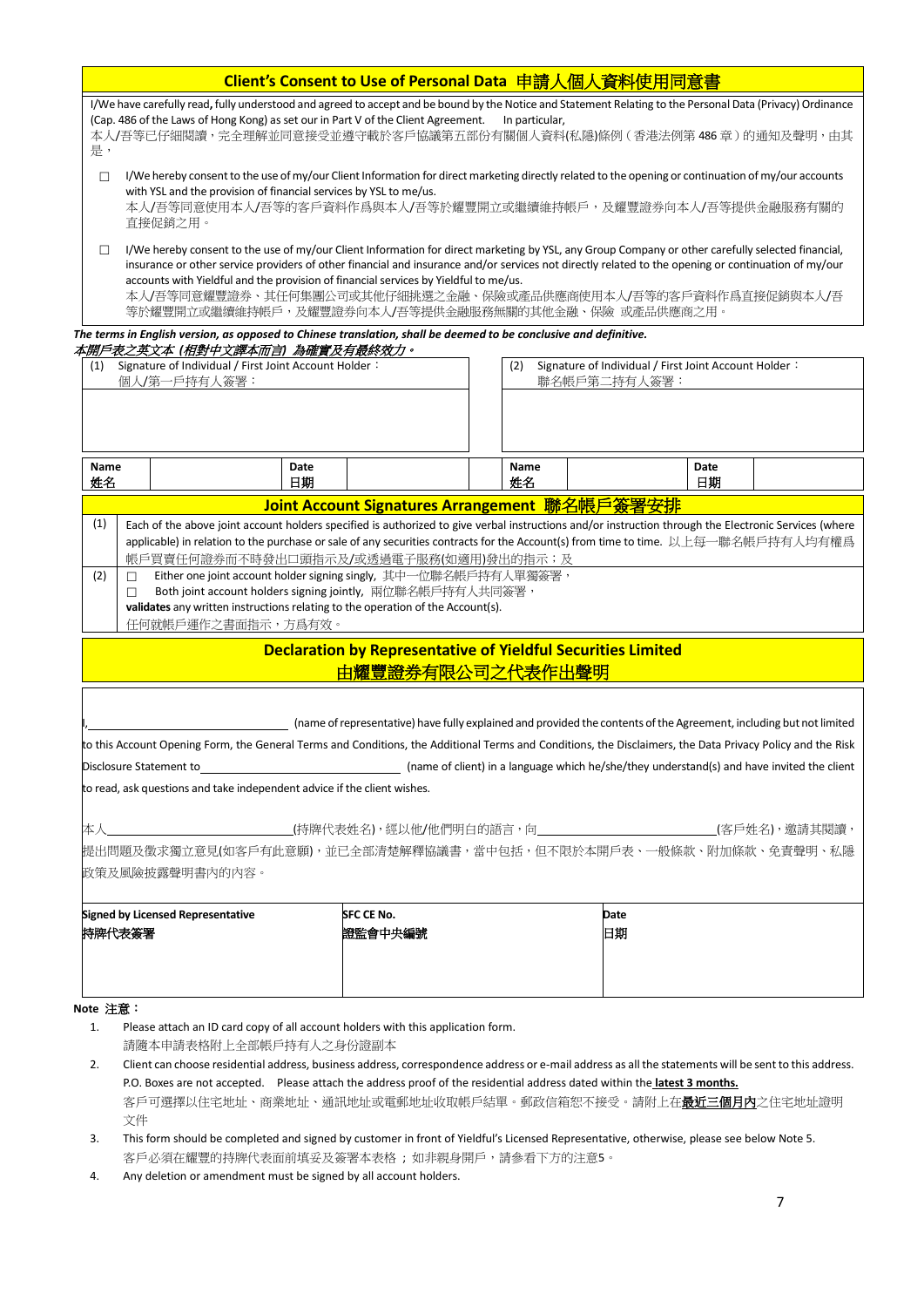任何刪除或修改,必須由客戶簽名作實。

#### 5.. If this documents not executed by the client in front of Yieldful's Licensed Representative, client should comply with either one of the following procedural requirement:

如開戶文件並非在耀豐的持牌代表面前簽署,客戶必須遵守以下其中一個程序要求:

Client should send to Yieldful a personal cheque bearing your name shown in your identity document and drawn on your account with a licensed bank in Hong Kong with your same signature (s) as shown on this Form in favour of "Yieldful Securities Limited" for not less than HK\$10,000 (or such other amount as may be advised by Yieldful). Your new account will not be activated until the cheque is cleared; or

客戶須交給耀豐由香港的持牌銀行開立的帳戶所簽發(該簽名須與此開戶表格上的客戶簽名相符)並載有客戶於身份證明文件上 所顯示的姓名的個人支票, 而該支票抬頭人須為「耀豐證券有限公司」及其金額不得少於10,000港元(或耀豐通知客戶的其他 數額)。客戶的新帳戶必須待支票兌現後才可使用;或

- (ii) The signing of Form I and sighting of related identity documents should be certified by a JP (Justice of Peace), or a professional person such as a branch manager of a bank, certified public accountant, lawyer or notary public. 表格 I 及有關身份證明文件的見證,須由太平紳士、銀行分行經理、執業會計師、律師或公證人加以驗證。
- 6.. Cash Balance of securities account with Yieldful, which will not generate interest income for the client 客戶戶口的淨現金結餘,不會為客戶帶來利息收入

#### **For Office Use Only** 只供本公司專用 Yieldful hereby appoints the following Account Executive(s) being licensed by Securities and Futures Commission or such other licensed person as from time to time it may permit and notify the Client in writing, to be primarily responsible for the affairs of the Client in respect of the Client's account(s) with Yieldful: **Name of Account Executive**: **1. Mr./Ms. CE No. 2. Mr./Ms. CE No.** Document checklist 文件查核清單: Bank and Credit Reference obtained (for margin client) if necessary (e.g. deed of residence, etc.) :  $\Box$  Yes  $\Box$  No ID Card / Passport Copy obtained :  $\Box$  Yes  $\Box$  No Address Proof obtained:  $\Box$  Yes  $\Box$  No Employer consent letter obtained (if applicable) :  $\Box$  Yes  $\Box$  No Applicable to Non-face-to-face account procedure: Witness by JP/ Branch Manager of bank / CPA / Lawyer or notary public Personal cheque received (if applicable)  $\Box$  Issued by a licensed bank in Hong Kong Payable to"Yieldful Securities Limited" □ Cheque amount not less than HK\$ 10,000  $\Box$  Client name print on cheque is the same as A/C holder □ Same signature on cheque and A/C Opening Form Retained cheque copy □ Cheque cleared Remarks: Document & Client Information checked by: Name of staff & signature **Date** Date **Date is a set of staff & signature** Date **Date** Name of staff & signature **Date** Date **Date** Commission Code Credit/Trading Limit **ACKNOWLEDGED AND ACCEPTED BY AN AUTHORIZED SIGNATORY(lES) FOR AND ON BEHALF OF YIELDFUL SECURITIES LIMITED** 經由耀豐證券有限公司之授權代表確認及接納 **Authorized Signature(s)**  授權代表簽署 **Name of Authorized Person** 授權代表姓名 **Date**  日期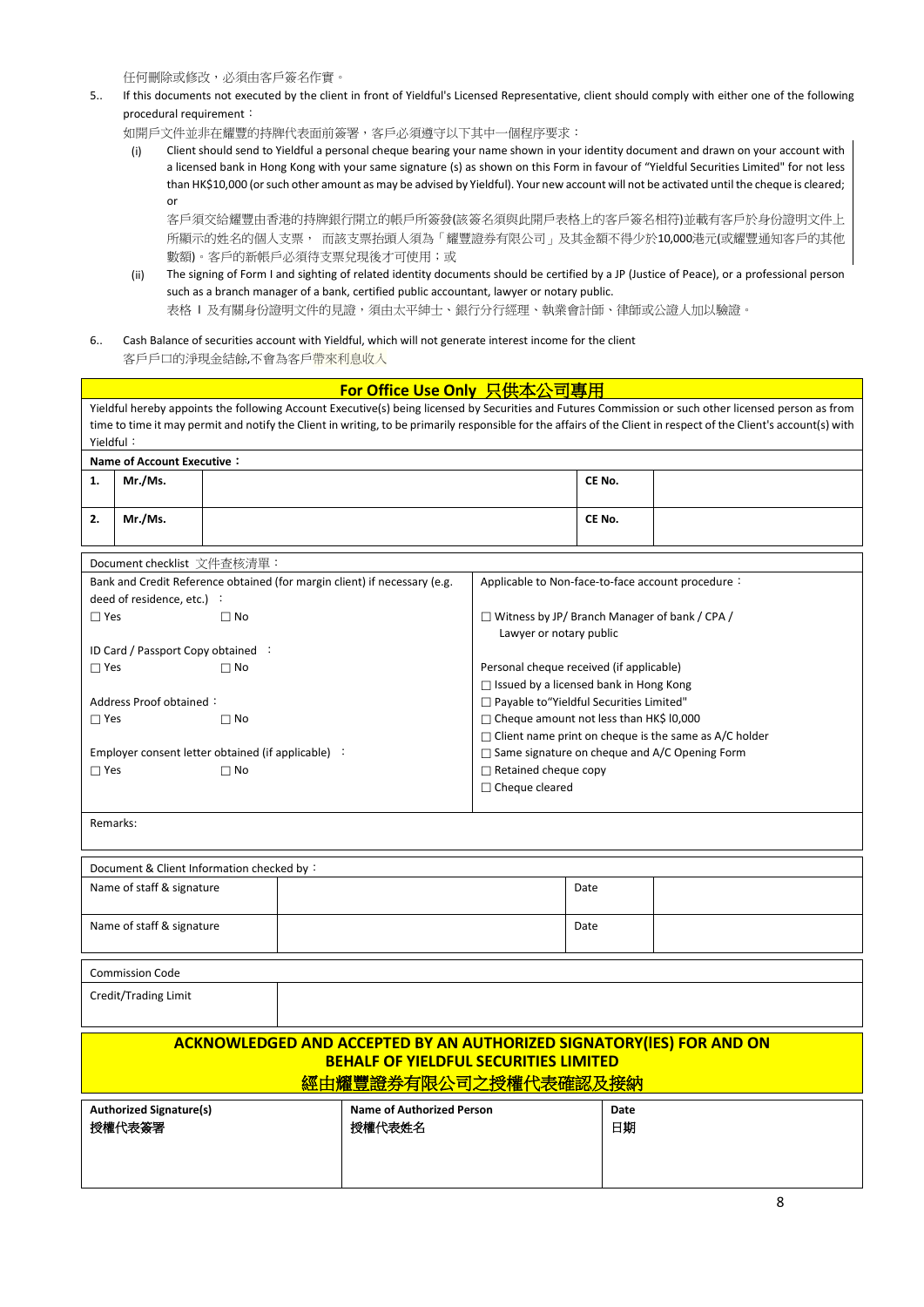#### **Confirmation letter of Anti-Money Laundering & Counter Terrorist Financing**

Date: \_\_\_\_\_\_\_\_\_\_\_\_\_\_\_\_\_\_

l

.

This confirmation was provided by the undersigned as at the date hereof for the purpose of assisting Yieldful to fulfill Yieldful's "Client Due Diligence" duty pursuant to the relevant provisions in the Guideline on Anti-Money Laundering and Counter-Terrorist Financing April 2012 published by Securities and Futures Commission of Hong Kong (the "SFC").

The undersigned hereby confirmed that:

- (a) I/We are not linked to politically exposed person/terrorist;
- (b) The nature of my/our business are not susceptible to money laundering risk;
- (c) The fund from my/our account are not arising from or related to proceeds of crime; and

I/We agree to provide further information if and when required by the SFC or under any laws, regulations, code of conduct, rules or guidelines published by the SFC from time to time.

Client's Signature: \_\_\_\_\_\_\_\_\_\_\_\_\_\_\_\_\_\_\_\_\_\_\_

*Client's Name*: \_\_\_\_\_\_\_\_\_\_\_\_\_\_\_\_\_\_\_\_\_\_\_\_\_\_